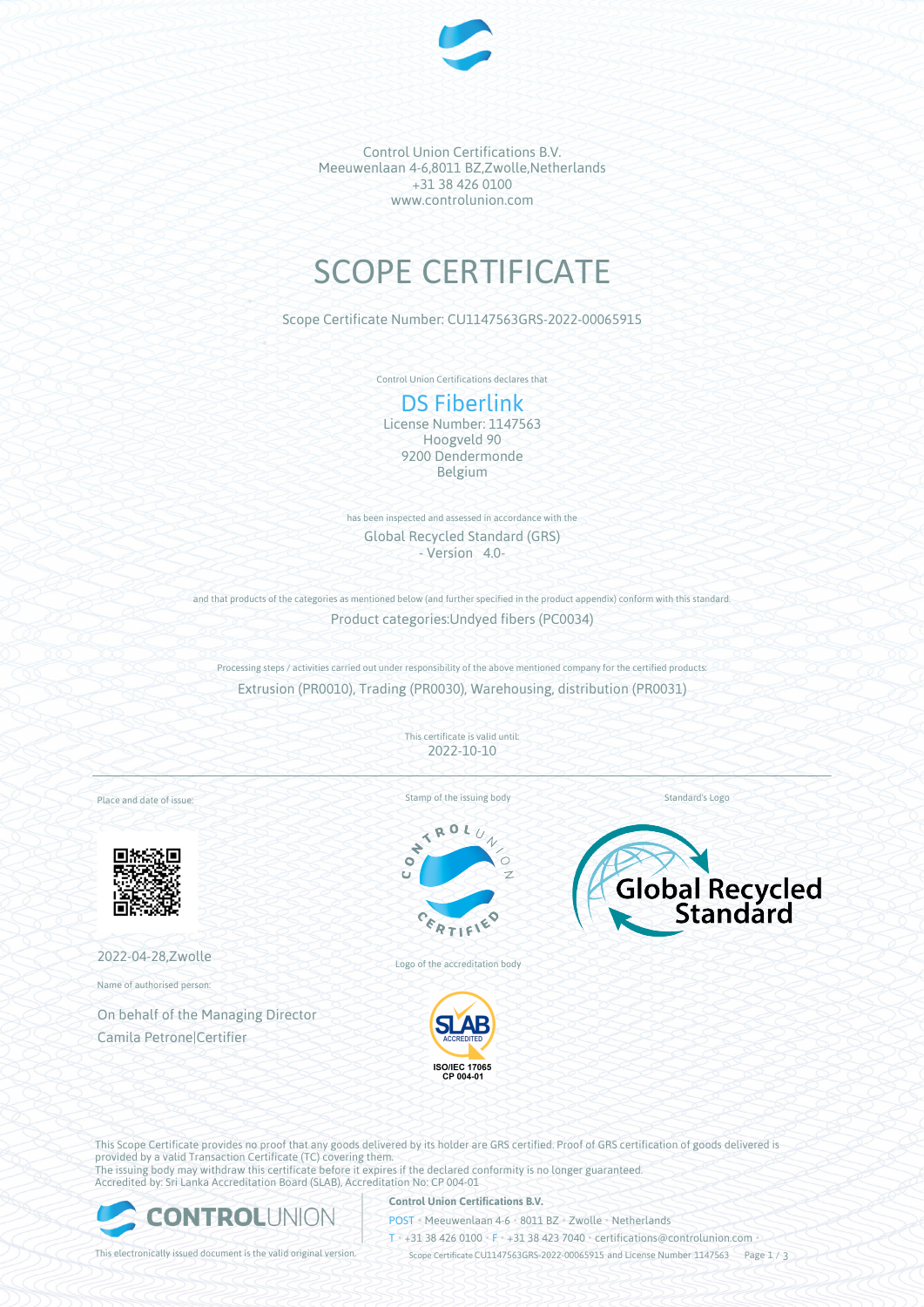

Control Union Certifications B.V. Meeuwenlaan 4-6,8011 BZ,Zwolle,Netherlands +31 38 426 0100 www.controlunion.com

### **DS Fiberlink Global Recycled Standard (GRS)**

#### **Products Appendix to Certificate no.CU1147563GRS-2022-00065915**

In specific the certificate covers the following products:

| <b>Product category</b> | <b>Product details</b> | <b>Material composition</b>                           | Label grade   |
|-------------------------|------------------------|-------------------------------------------------------|---------------|
| Undyed fibers (PC0034)  | Combed fibers (PD0077) | 100.0%Recycled post-consumer Polyethylene<br>(RM0193) | Post-Consumer |

Products made with Organic fibers are also certified to the Organic Content Standard or Global Organic Textile Standard.

Place and date of issue:



2022-04-28,Zwolle

Name of authorised person:

On behalf of the Managing Director Camila Petrone|Certifier







Logo of the accreditation body